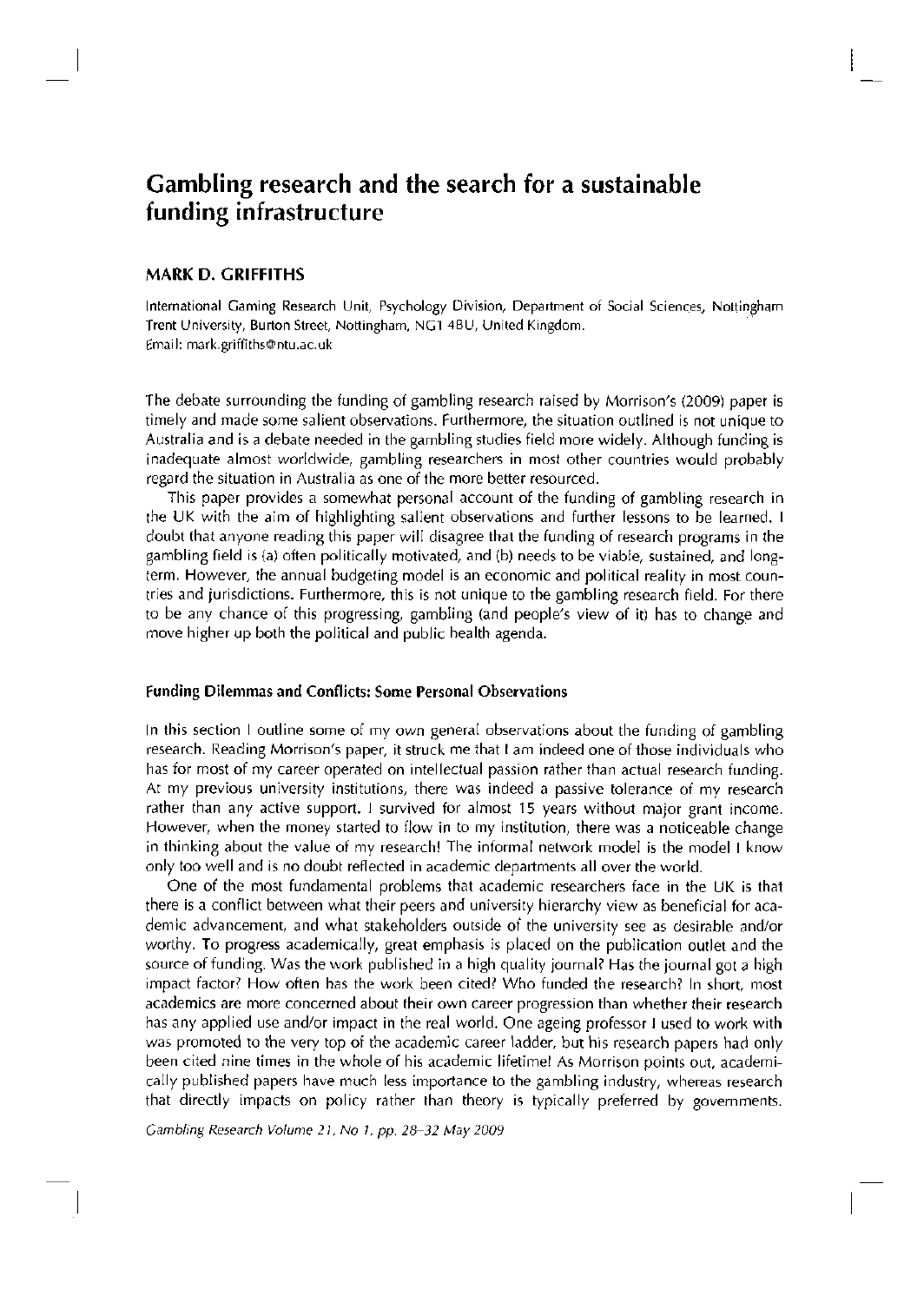For such a situation to change, there is an urgent need to change the academic promotion criteria if academics are to fall in line with what the outside world (including stakeholders in the gambling field) wants.

The biggest hurdle to overcome is the increasing conflict of interest, particularly by those who carry out research that is directly funded by the gambling industry. Almost all "big names" in the gambling studies field have (at some point) carried out research funded by the gambling industry and this often calls into question their academic independence. This appears to be an increasing economic reality particularly in countries like the UK that live by the governmental philosophy of "polluter pays". One researcher I have worked with (now nearing the end of his academic career) refuses to carry out research if it is sponsored or funded by the gambling industry (even indirectly via our independent funding body because the money is accrued from voluntary donations by the gambling industry). Furthermore, he will not attend conferences that have gaming industry sponsorship and declines invitations to speak if they are held on gaming premises. Although laudable and highly principled, young researchers who now want to pursue a research career in the gambling studies field will almost certainly find that taking such principled actions will become a barrier to career enhancement.

Another major problem that arises from being funded (directly or indirectly) by the gambling industry is that the industry tends to have a large say in what should be researched in the first place. In my view, far too much research is done on individual risk factors such as biological and/or genetic predispositions, personality factors, and cognitive determinants. While this is clearly important research, it sends out the message that problem gambling is solely located within the individual rather than being the result of an interaction between the vulnerable individual, the gambling products, and the gambling environment (Griffiths, 2009a).

#### Funding gambling research: The UK experience

In the UK, the main funding pot for gambling research is channeled through the Responsibility in Gambling Trust (RiGT). The RiGT is an independent charitable trust funded by voluntary donations from the gambling industry. This primarily stems from the aforementioned polluter pays philosophy. The aim of the Trust is to reduce the likelihood of people becoming problem gamblers, and to increase the likelihood that problem gamblers will seek and have access to effective help. The RiGT was created to commission treatment, education, and research into problem gambling. It was set up in response to recommendations made by the independent Gambling Review Body (aka the Budd Report<sup>2</sup>) that was commissioned by the UK government in 2001. The Budd Report recommended that an independent charitable trust be set up and provided with voluntary funding by the gaming industry, to research and limit problem gambling. The Trust decided to make progress in advance of the proposed new legislation, and by January 2005 it had paid annual grants in excess of £1 million to organisations providing support for problem gamblers, and public education about the risks of gambling. The Budd Report recommended that the RiGT should be given voluntary donations of around £3m per annum in funding, and that if the industry did not fund the charitable trust, a statutory levy would be introduced.

The current level of gaming industry donations in the UK is clearly insufficient. Even if the industry donated £3 million a year, this equates to only  $£10$  per adult problem gambler—based

<sup>&</sup>lt;sup>2</sup> The Gambling Review Body Report (Department for Culture, Media and Sport, 2001) is commonly referred to as the Budd Report, as it was authored by the Gambling Review Body, the Chairman of which was Sir Alan Budd.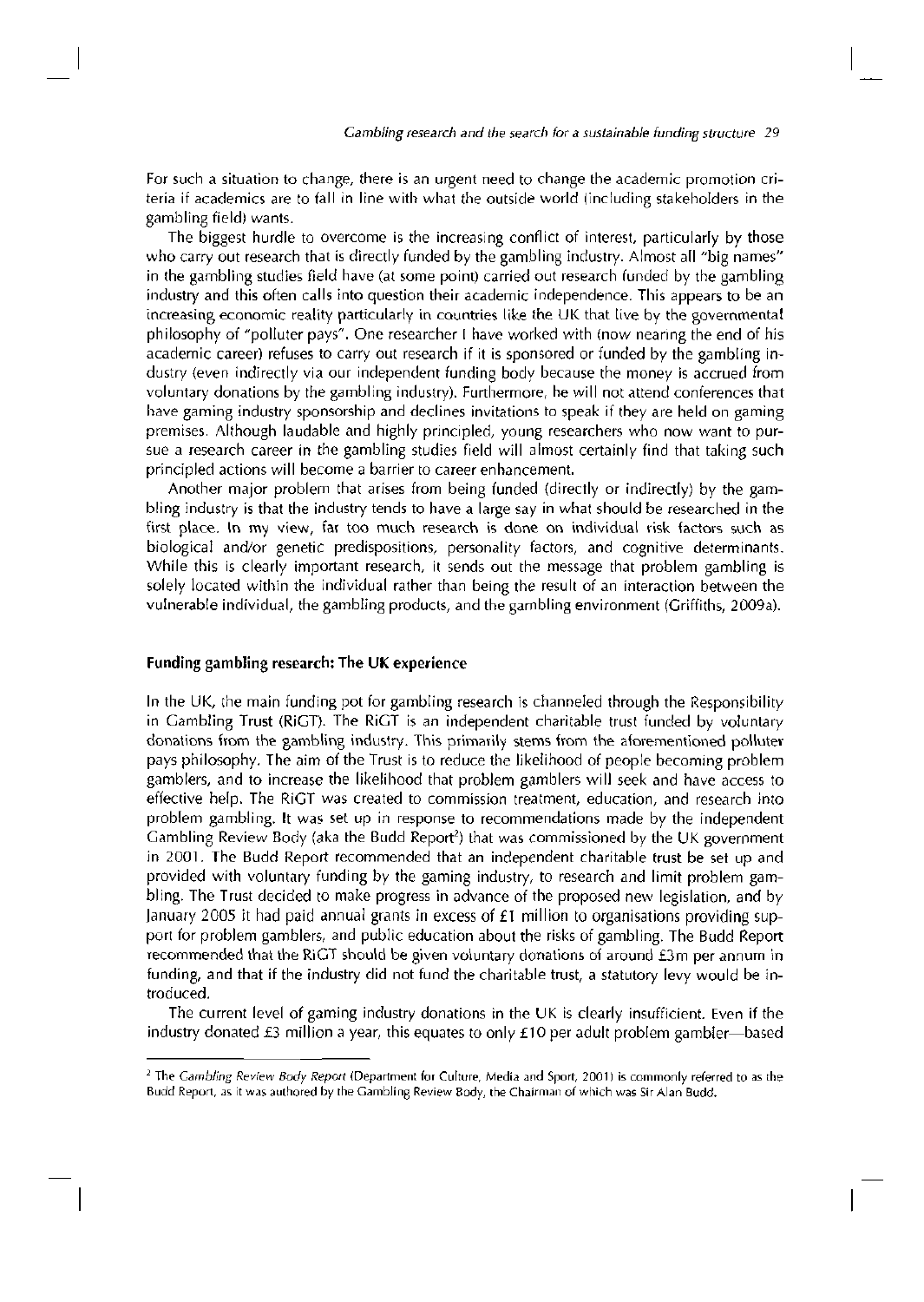# 30 Griffiths

on there being approximately 300,000 adult problem gamblers in the UK (Wardle, Sproston, Orford, Erens, Griffiths, Constantine & Pigott, 2007)—and that does not include help for adolescent problem gamblers (Griffiths, 2009b). Three million pounds a year for all research, prevention, intervention, and treatment is inadequate and is small change to a billion-pound gaming industry. Arrangements in which funding for "problem gambling services comes largely through voluntary or mandatory levies on revenues derived from legalised gambling operations and generally flows through major academic institutions and/or quasi-governmental bodies" is accepted practice internationally (Abbott et al., 2004, p. 15). The decentralised node model outlined by Morrison is similar to the RiGT approach in the UK but the UK resource base is inadequate. Furthermore, the vast majority of the money goes on treatment rather than education, prevention and/or research.

A recent review on the funding of gambling research, education and treatment in the UK (Gambling Commission, 2008) concluded that that the current arrangements of funding via the RiGT were not working effectively. The report made the case for improved voluntary arrangements to ensure that (a) industry funding is firmly committed, sufficient and sustainable; (b) the Gambling Commission, Department for Culture, Media and Sport (DCMS), and other stakeholders have access to expert, independent and authoritative strategic advice on research education and treatment; and (c) the distribution of funds to projects and providers is based on clear priorities with outcomes that are properly evaluated. The Gambling Commission's most preferred option in the report was for a tripartite structure involving stakeholders working together to put in place voluntary arrangements for fundraising. This they said should comprise a

Strategy Board to advise on a national responsible gambling strategy and set priorities for research, education and treatment, a fundraising body (for which the industry would be responsible), and a new distributor to ensure the money raised is spent on the priorities determined by the Strategy Board.

However, within the period of the review, the Gambling Commission was not able to secure agreement on their proposals or to obtain satisfactory funding commitments from the industry for the next three years. They therefore recommended to the government that they (a) commence preparations for a statutory levy, (b) endorse the improved voluntary arrangements that the Gambling Commission have recommended and that these should remain on the table for industry and RiGT to take up, and (c) commence setting up a Strategy Board immediately in collaboration with DCMS and the industry. These recommendations are at the time of writing ongoing although the members of the Strategy Board have now been appointed and have had their inaugural meeting.

It is also my perception that in the UK, it has not been uncommon for those working outside the gambling studies field to get the minimal research funding at the expense of more established researchers. The argument used by funders to justify this is one of "increased research capacity". For instance, in 2007, the RiGT introduced a joint initiative with one of the UK's leading Research Councils, the Economic and Social Research Council (ESRC). Although my own research unit submitted two "alpha rated" research bids (i.e., externally rated as being of the highest quality), both were unsuccessful in gaining funding. In feedback from the (then) CEO of RiGT, I was informed that: "the funding program was not really designed for established researchers like [me]". Such initiatives have seen UK researchers "following the money" and most of the funding in that cycle of the RiGT/ESRC research program went to research teams with little direct track record in the gambling studies field. Furthermore, after securing the RiGT/ESRC funding, two of the successful teams approached me asking for my help and input as they had put in bids in my areas of particular expertise! It is debatable whether such an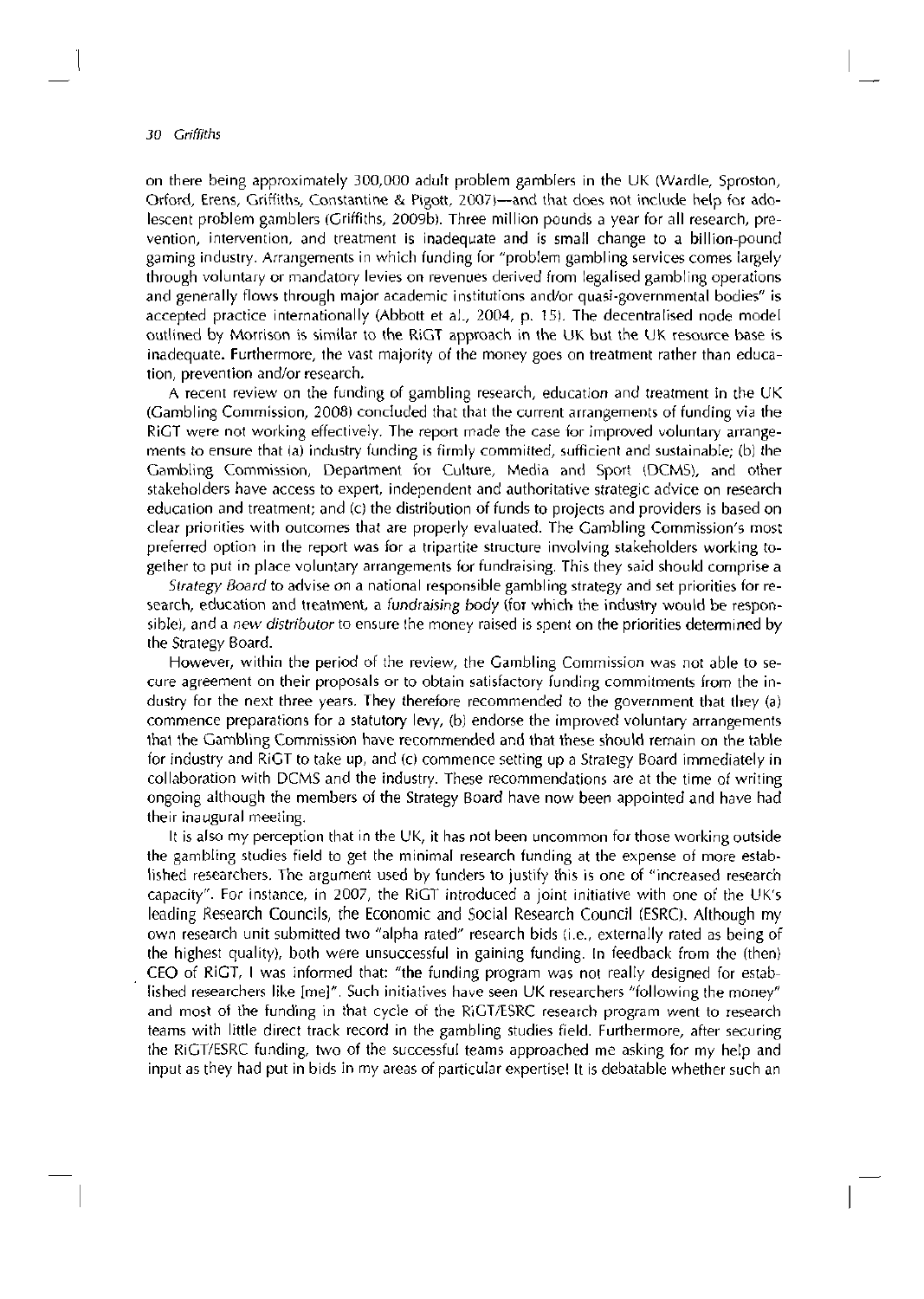initiative will lead to an increased research capacity as past evidence suggests these teams that "follow the money" tend to leave the field if the funding pots dry up.

Another by-product of the significant increase in funding for gambling research that occurred in the UK is my perception that the relatively small gambling research community went from being strategically collaborative to being far more competitive with each other. Obviously, competitive tendering increases the chances of higher quality research bids but the process does not necessarily enhance collegiality and partnerships within the gambling studies field.

Finally, I agree with Morrison that data access from the gambling industry has to be one of the key ways forward. Remote gambling has brought about the biggest cultural shift in gambling practice and the data from these new ways of gambling needs to be harnessed to help develop good social policy. I have said for many years that gambling companies (with the help of researchers in the gambling studies field) should start using their behavioural tracking data (from player cards, loyalty cards, online gambling transactions, etc.) to help identify problem gamblers rather than exploit them (Griffiths & Parke, 2002; Griffiths, 2003; Griffiths, Parke, Wood & Parke, 2006). Unlike the conventional purpose of customer databases (i.e., to increase sales), the objective here would be to develop social responsibility tools that can detect and help problem gamblers and/or those at risk from developing a gambling problem (Griffiths, Wood, Parke & Parke, 2007).

### Concluding remarks

There is very little in Morrison's paper that I would take issue with, and the arguments relating to each of the advantages and disadvantages of each of the four funding models are well made. My guess is that the future of gambling research funding will be an eclectic mix as it is quite clear there are advantages to be found in each model.

There are of course many reasons why a well thought out funding strategy is needed. These include (a) the high health burden and social/economic cost of problem gambling, (b) that the pathways into problem gambling and gambling addiction and its natural history are not well understood, (c) that new interventions are needed to treat problem gambling, (d) there is a lack of knowledge on the harms of problem gambling, and (e) there are opportunities for translation and partnership. Whichever model prevails, the funding model should look at (a) making better use of existing resources (both expertise and infrastructure), (b) building research capacity by importing new expertise from other countries and jurisdictions, (c) increasing coordination and connectivity between researchers, (d) carrying out innovative, cross-disciplinary studies that will lead to improved public health, and (e) consulting stakeholders in a way that enables them to influence the research themes.

#### References

Abbott, M., Volberg, R., Bellringer, M. & Reith, C. (2004) A review of research on aspects of problem gambling. Auckland University of Technology, Gambling Research Centre. London: Responsibility in Gambling Trust.

Department for Culture, Media and Sport (2001). Gambling Review Body Report. London: DCMS.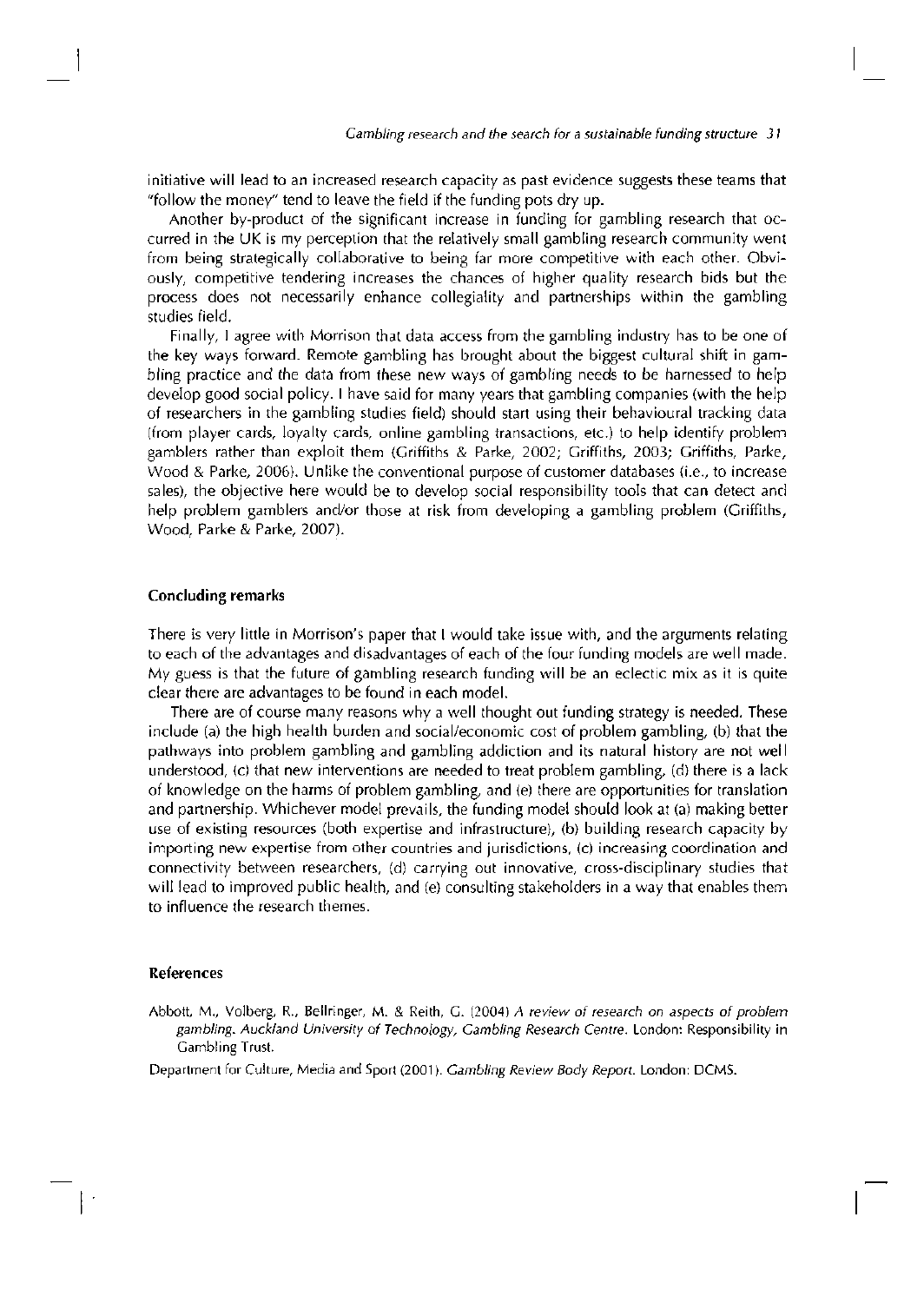## 32 Griffiths

- Gambling Commission (2008). Review of Gambling Research, Education and Treatment. Birmingham: Gambling Commission.
- Griffiths, M.D. (2003). Internet gambling: Issues, concerns and recommendations. CyberPsychology and Behavior, 6, 557-568.
- Griffiths, M.D. (2009a). Minimizing harm from problem gambling: What is the gambling industry's role? Addiction, 104, 696-697.
- Griffiths, M.D. (2009b). Gambling in Great Britain. In G. Meyer, T. Hayer & M.D. Griffiths (Eds.), Problem Gaming in Europe: Challenges, Prevention, and Interventions, 103-121. New York: Springer.
- Griffiths, M.D. & Parke, J. (2002). The social impact of internet gambling. Social Science Computer Review, 20, 312-320.
- Griffiths, M.D., Parke, A., Wood, R.T.A. & Parke, J. (2006). Internet gambling: An overview of psychosocial impacts. Gaming Research and Review Journal, 27(\), 27-39.
- Griffiths, M.D., Wood, R.T.A., Parke, ). & Parke, A. (2006). Gaming research and best practice: Gaming industry, social responsibility and academia. Casino and Gaming International, 3(3), 97-103.
- Morrison, P. (2009). A new national framework for Australian gambling research: A discussion paper on the potential challenges and processes involved. Gambling Research, 21(1). Victoria: NAGS.
- Smeaton, M. & Griffiths, M.D. (2004). Internet gambling and social responsibility: An exploratory study. CyberPsychology and Behavior, 7, 49-57.
- Wardle, H., Sproston, K., Orford, )., Erens, B., Griffiths, M.D., Constantine, R. & Pigott, S. (2007). The British Gambling Prevalence Survey 2007. London: The Stationery Office.

**Mark Griffiths** (BSc, PhD, CPsychol, FBPsS, FRSA) is a Chartered Psychologist and Professor of Gambling Studies at the Nottingham Trent University. Mark is internationally known for his work into gambling and gaming addictions and has won many awards for research including the John Rosecrance Prize (1994), Joseph Lister Prize (2004) and the Excellence in the Teaching of Psychology Award (2006). He has published over 215 refereed research papers, three books, 60 book chapters, and over 550 other articles.